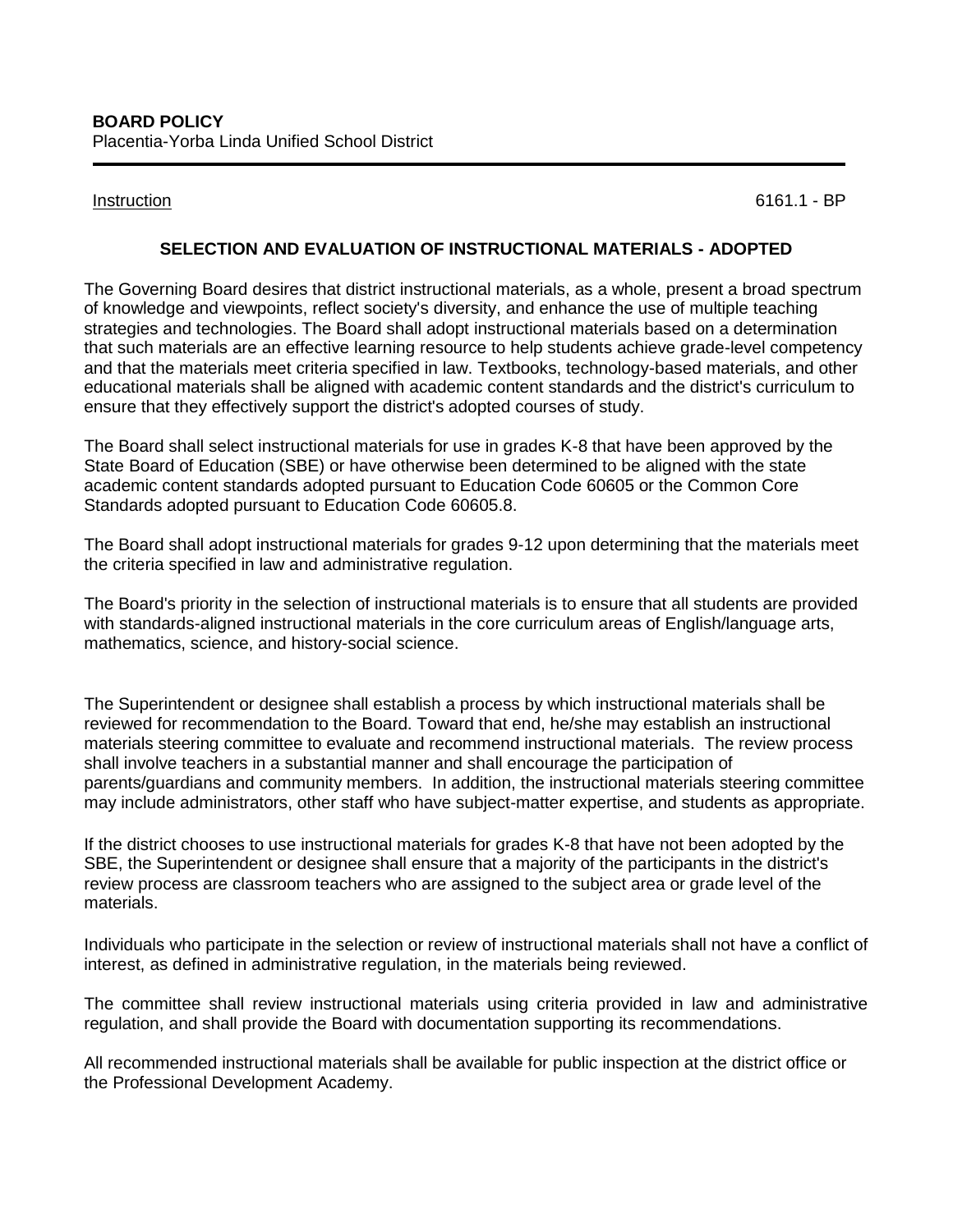The district may pilot instructional materials, using a representative sample of classrooms for a specified period of time during a school year, in order to determine how well the materials support the district's curricular goals and academic standards. Feedback from teachers piloting the materials shall be made available to the Board before the materials are adopted.

The Board shall annually conduct one or more public hearings on the sufficiency of the district's textbooks and other instructional materials. The hearing shall be held on or before the end of the eighth week from the first day students attend school for that year. The Board encourages participation by parents/guardians, teachers, interested community members, and bargaining unit leaders at the hearing. Ten days prior to the hearing, the Superintendent or designee shall post a notice in three public places within the district containing the time, place, and purpose of the hearing. The hearing shall not take place during or immediately following school hours.

At the hearing(s), the Board shall determine, through a resolution, whether each student in each school, including each English learner, has sufficient textbooks or instructional materials which are aligned to the state content standards adopted pursuant to Education Code [60605](http://gamutonline.net/displayPolicy/226483/6) or the Common Core Standards adopted pursuant to Education Code [60605.8](http://gamutonline.net/displayPolicy/622234/6) and which are consistent with the content and cycles of the state's curriculum frameworks. Sufficiency of instructional materials shall be determined in each of the following subjects:

- 1. Mathematics
- (cf. [6142.92](http://gamutonline.net/displayPolicy/909492/6) Mathematics Instruction)
- 2. Science
- (cf. [6142.93](http://gamutonline.net/displayPolicy/170981/6) Science Instruction)
- 3. History-social science
- (cf. [6142.94](http://gamutonline.net/displayPolicy/573852/6) History-Social Science Instruction)
- 4. English language arts, including the English language development component of an adopted program
	- (cf. [6142.91](http://gamutonline.net/displayPolicy/171735/6) English/Language Arts Instruction)
	- (cf. [6174](http://gamutonline.net/displayPolicy/288783/6) Education for English Language Learners)
- 5. Foreign language
- (cf. [6142.2](http://gamutonline.net/displayPolicy/559079/6) World/Foreign Language Instruction)
- 6. Health
- (cf. [6142.8](http://gamutonline.net/displayPolicy/292825/6) Comprehensive Health Education)

The Board shall also determine the availability of science laboratory equipment, as applicable to science laboratory courses offered in grades 9-12.

In making these determinations, the Board shall consider whether each student has sufficient textbooks and/or instructional materials to use in class and to take home. However, this does not require that each student have two sets of materials. The materials may be in a digital format as long as each student, at a minimum, has and can access the same materials in the class and to take home as all other students in the same class or course in the district and has the ability to use and access them at home. However, the materials shall not be considered sufficient if they are photocopied sheets from only a portion of a textbook or instructional materials copied to address a shortage.

If the Board determines that there are insufficient textbooks or instructional materials, it shall provide information to classroom teachers and to the public setting forth, for each school in which an insufficiency exists, the percentage of students who lack sufficient standards-aligned textbooks or instructional materials in each subject area and the reasons that each student does not have sufficient textbooks or instructional materials. The Board shall take any action, except an action that would